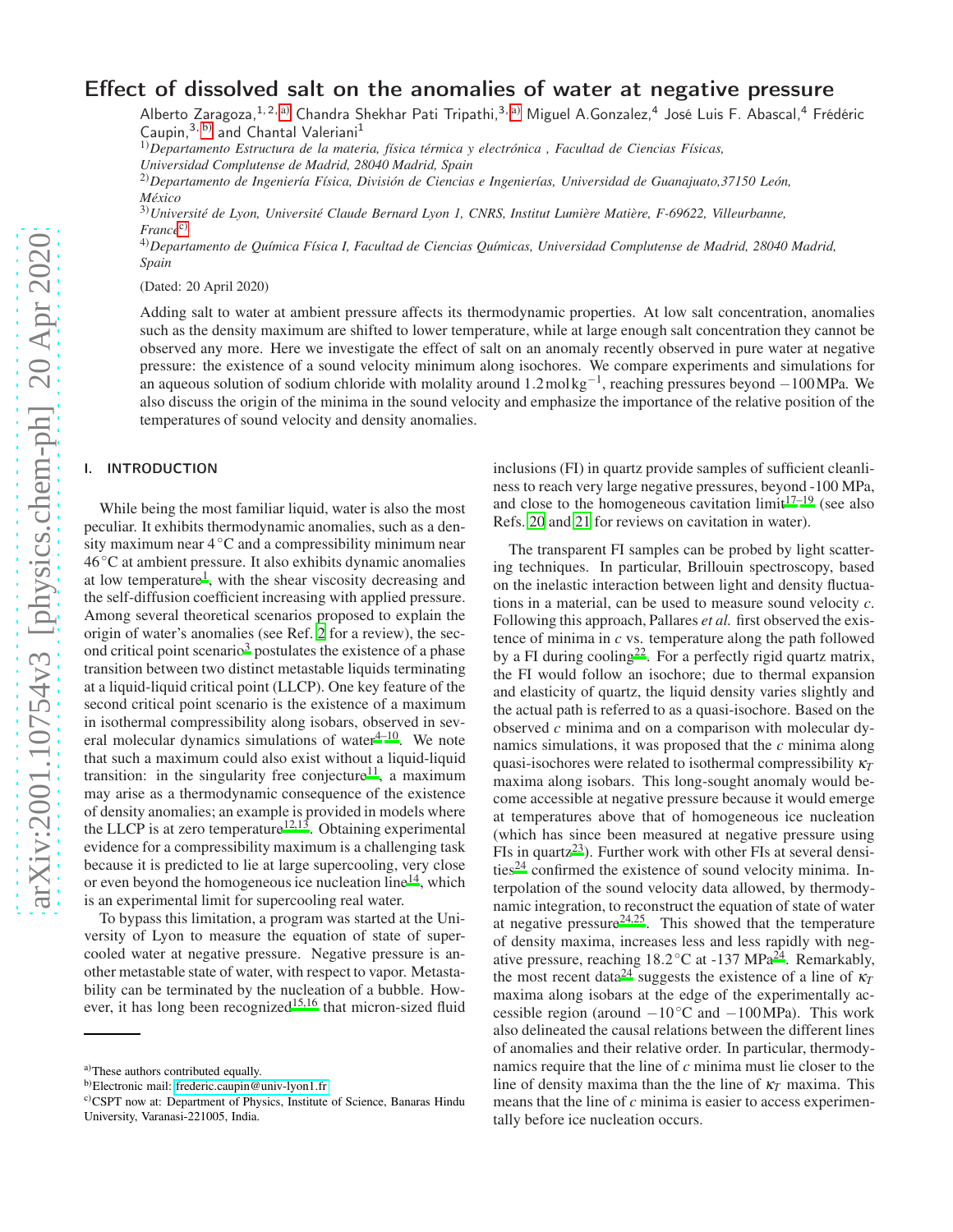Two months after publication of Ref. [24](#page-9-17), Kim *et al.* published another report of a maximum in  $\kappa_T$ , this time near zero pressure<sup>[10](#page-9-4)</sup>. They used fast evaporation of small droplets in vacuum to prepare liquid water at temperatures lower than usual, and pulses from an x-ray laser to measure the static structure factor  $S(q)$  at wavenumber *q*. Extrapolating  $S(q)$  to  $q = 0$  yields a quantity proportional to  $\kappa_T$ . Kim *et al.* concluded that a  $\kappa_T$  maximum exists at 229 K. However, extracting  $\kappa_T$  requires calculating the droplet temperature, and an extrapolation of density data. This extrapolation of density data and the existence of a  $\kappa_T$  maximum have been later debated $26,27$  $26,27$ , and the accuracy of the reported temperature put into question<sup>[28](#page-9-21)[,29](#page-9-22)</sup>. Nevertheless, if it exists, the  $\kappa_T$  maximum near zero pressure would be compatible with the <sup>κ</sup>*<sup>T</sup>* maxima reported at negative pressure. We also note that a recent 2-state model for water $^{29}$  $^{29}$  $^{29}$  which assumes the existence of a LLCP is able to quantitatively reproduce many thermodynamic measurements both at positive and negative pressure.

In order to shed light on the origin of water's anomalies, more data are highly needed. One possible route is to add a solute to water. This has the effect of modifying the phase diagram and moving or suppressing the lines of anomalies. A solute also shifts the ice nucleation line to lower temperatures. A good candidate is salt (sodium chloride NaCl). Its effect on the anomalies of water has been studied in experiments $30$  and simulations $31,32$  $31,32$ . It is predicted that the LLCP seen in simulations of pure water shifts to higher temperature and lower, possibly negative, pressure. As the line of <sup>κ</sup>*<sup>T</sup>* maxima emanates from the LLCP, it is also shifted in the same direction. However, the line of density maxima is shifted to lower tem-peratures. Based on thermodynamic reasoning<sup>[24](#page-9-17)</sup>, a line of  $c$ minima must exist between the lines of <sup>κ</sup>*<sup>T</sup>* and density maxima in the solution. However, its location with respect to the line of *c* minima in pure water cannot be predicted by thermodynamic arguments only. Here we address this question by a combined experimental and simulation study of an aqueous solution of sodium chloride at negative pressure. Numerical and experimental results are presented in Sections [II](#page-1-0) and [III,](#page-3-0) respectively. They are then compared in Section [IV,](#page-5-0) where we discuss the possible origins of sound velocity minima.

#### <span id="page-1-0"></span>II. NUMERICAL RESULTS

#### A. Simulation details

Molecular dynamics simulations were carried out with GROMACS 2016.4<sup>[33](#page-9-26)</sup>, using 91 Na<sup>+</sup> and Cl<sup>−</sup> ions and 3818 water molecules, which corresponds to a molality of 1.323mol kg−<sup>1</sup> . Water was simulated using the TIP4P/2005 model[34](#page-9-27) which consists of one Lennard-Jones and three Coulombic sites, while NaCl ions were simulated using two different [m](#page-9-28)odels: Joung-Cheatham<sup>35</sup> and the so called Madrid model<sup>[36](#page-9-29)</sup>. Water-ions interactions are reported in table [I.](#page-1-1) When simulating water, we truncated the Lennard-Jones (LJ) potential at 9.5 Å, adding standard long-range corrections to the LJ energy, and using Ewald sums (with PME technique) $37$ for the calculation of the long-range electrostatic forces, with

<span id="page-1-1"></span>TABLE I. Interaction parameters for the force-fields used in this work: Joung-Cheatham - TIP4P/2005, and Madrid Model - TIP4P/2005

| Joung-Cheatham - TIP4P/2005 |                            |                                       |  |
|-----------------------------|----------------------------|---------------------------------------|--|
|                             | $\sigma$ /nm               | $\varepsilon/(kJ$ mol <sup>-1</sup> ) |  |
| $Na+ - Na+$                 | 0.2159538                  | 1.475465                              |  |
| $Cl^-$ - $Cl^-$             | 0.4830453                  | 0.053493                              |  |
| $Na^+$ -Cl <sup>-1</sup>    | 0.3494996                  | 0.2809396                             |  |
| $O-O$                       | 0.315890                   | 0.774907                              |  |
| $Na+-O$                     | 0.2659219                  | 1.069275                              |  |
| $Cl^-$ -O                   | 0.399445                   | 0.2035979                             |  |
|                             | Madrid model - TIP4P/2005  |                                       |  |
|                             | $\sigma$ /nm               | $\varepsilon/(kJ$ mol <sup>-1</sup> ) |  |
| $Na^+$ -Na <sup>+</sup>     | 0.221737                   | 1.472360                              |  |
| $Cl^-$ - $Cl^-$             | 0.484906                   | 0.076923                              |  |
| $Na^+$ -Cl <sup>-1</sup>    | 0.290512                   | 1.438890                              |  |
| $O-O$                       | 0.315890                   | 0.774907                              |  |
| $Na+-O$                     | 0.251338                   | 0.793388                              |  |
| $Cl^-$ -O                   | 0.426867                   | 0.061983                              |  |
|                             | Madrid model - Charges/(e) |                                       |  |
| $q_{Na^+} = -q_{Cl^+}$      |                            | 0.85                                  |  |
| $q_H = -q_M/2$              |                            | 0.5564                                |  |

a real space cut-off at 9.5 Å. Periodic boundary conditions were applied in all directions. We set the time step to 1 fs and simulate every temperature for at least 200 ns (lower temperatures required longer simulations reaching up to 500 ns). In order to ensure proper equilibration, we checked at every state point that no drift was detectable in any thermodynamic property, such as the energy. In order to keep temperature and pressure constant, we used a Nose-Hoover thermostat<sup>[38](#page-9-31)</sup> and a Parrinello-Rahman barostat  $39$  with a relaxation time set to 1 ps for both.

We have performed *NVT* (where *N* is the number of particles, *V* the volume, and *T* the temperature) simulations to calculate pressure  $P$  and isochoric heat capacity  $C_V$ , using:

$$
C_V = \frac{\langle U^2 \rangle - \langle U \rangle^2}{k_B T^2},\tag{1}
$$

where  $U$  is the energy and  $k_B$  is the Boltzman constant. We have also performed *NPT* simulations to calculate isobaric heat capacity  $C_P$  and isothermal compressibility  $\kappa_T$ , using:

$$
C_P = \frac{\langle H^2 \rangle - \langle H \rangle^2}{k_B T^2},\tag{2}
$$

$$
\kappa_T = \frac{\langle V^2 \rangle - \langle V \rangle^2}{\langle V \rangle k_B T},\tag{3}
$$

where  $H$  is the enthalpy. Finally, the speed of sound  $c$  was obtained via the Newton-Laplace formula:

$$
c = \sqrt{\frac{C_p/C_V}{\kappa_T \rho}},\tag{4}
$$

where  $\rho$  is the mass density of the liquid. To simulate a system at a given density  $\rho$ , the appropriate box size is set in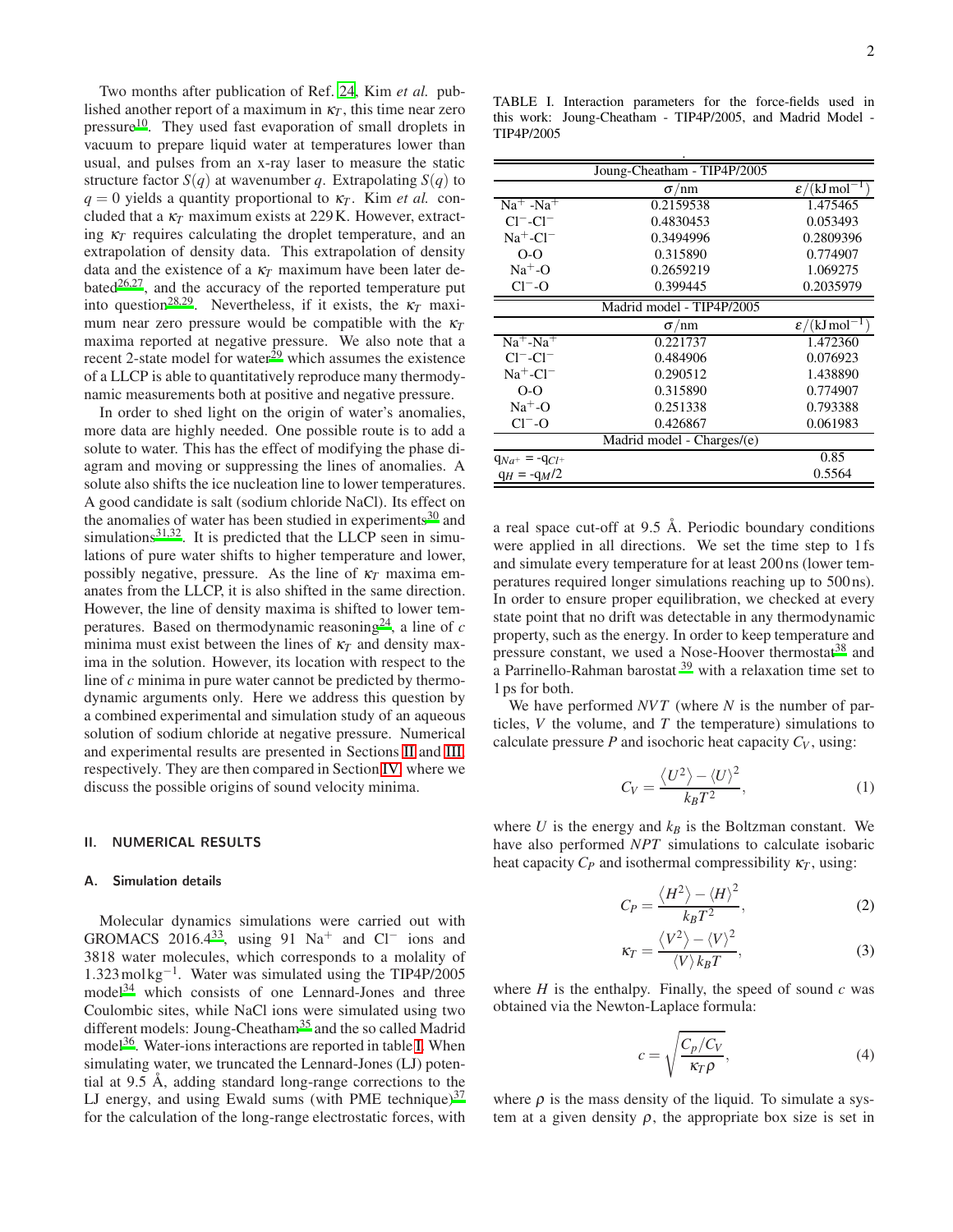*NVT* simulations, and, in *NPT* simulations, the barostat is set at the pressure measured in  $NVT$  simulations at the desired  $\rho$ . We have computed error bars for  $C_V$ ,  $C_p$ , and  $\kappa_T$  via the block average method with 8 blocks. Errors on sound velocity (obtained through error propagation) and on pressure were found to be smaller than the figures' symbols.

# <span id="page-2-3"></span>B. Comparison between Joung-Cheatham and Madrid models

We first compare the pressure computed along the  $\rho =$ 996.5 kg m<sup>-3</sup> isochore for the two models (Fig. [1\)](#page-2-0). This density value was chosen to obtain a pressure with the Madrid model close to the one estimated for the experiment (see Section [III\)](#page-3-0). The two models give similar results, with the Madrid model yielding a pressure shifted up by around 30MPa compared to the Joung-Cheatham model. Both isochores show a minimum around  $260 - 263$  K, which corresponds to a point along the line of density maxima of the solution. The data for each extrema observed in the simulations are given in Table [II.](#page-2-1)

In the following, we compare other thermodynamic properties for the two models. We also compare the results for the Madrid model with those for pure TIP4P/2005 water, but at density values chosen to follow the same temperaturepressure path as shown in Fig. [1.](#page-2-0) This is conveniently done using the two-state equation of state (EoS) for TIP4P/2005 presented by Biddle *et al.* in Ref. [9,](#page-9-33) given that this equation of state is valid at negative pressure and up to 320K.

Figure [2](#page-2-2) displays heat capacity at constant volume (top panel) and constant pressure (bottom panel) for the two models. The results are very close to each other. Both models show a mild maximum in  $C_V$  and  $C_P$  around 246 – 247 K, with a peak being slightly higher for the Madrid model (see also Table [II\)](#page-2-1). When comparing the results for pure TIP4P/2005 and for the Madrid model along the same  $T - P$  path (Fig. [1\)](#page-2-0),



<span id="page-2-0"></span>FIG. 1. Pressure as a function of temperature along the isochore at  $\rho = 996.5 \text{kg m}^{-3}$  for Joung-Cheatham (red stars) and Madrid (blue circles) models at  $1.323 \text{ mol kg}^{-1}$ . Error bars are smaller than the symbol size.

<span id="page-2-1"></span>TABLE II. Extrema values of the properties along the isochore at  $\rho = 996.5 \text{kg m}^{-3}$  for Joung-Cheatham and Madrid models at 1.323mol kg−<sup>1</sup> . These properties (first column) present a maximum/minimum at the temperature and pressure shown in the second and third columns respectively. In the last column, the value of each property at that condition is shown. Heat capacities are given per mole of solution.

|                 | Joung-Cheatham - TIP4P/2005 |          |                                                 |
|-----------------|-----------------------------|----------|-------------------------------------------------|
| Quantity        | T/K                         | P/MPa    | Value                                           |
| min. P          | 260                         | $-1515$  |                                                 |
| max. $C_V$      | 246                         |          | $-149.2$ 98.8JK <sup>-1</sup> mol <sup>-1</sup> |
| max. $C_P$      | 250                         |          | $-149.6$ 96.3JK <sup>-1</sup> mol <sup>-1</sup> |
| max. $\kappa_T$ | 307                         |          | $-127.1$ 5.3 $10^{-4}$ MPa <sup>-1</sup>        |
| min.c           | 293                         | $-124.1$ | $1390 \,\mathrm{m}\,\mathrm{s}^{-1}$            |
|                 | Madrid - TIP4P/2005         |          |                                                 |
| Quantity        | T/K                         | P/MPa    | Value                                           |
| min. P          | 263                         | $-122.3$ |                                                 |
| max. $C_V$      | 247                         |          | $-118.3$ 99.5JK <sup>-1</sup> mol <sup>-1</sup> |
| max. $C_P$      | 248                         |          | $-119.1$ 98.1JK <sup>-1</sup> mol <sup>-1</sup> |
| max. $\kappa_T$ | 308                         |          | $-100.4$ 5.4 $10^{-4}$ MPa <sup>-1</sup>        |
| min.c           | 296                         | $-98.8$  | $1357 \,\mathrm{m}\,\mathrm{s}^{-1}$            |

adding salt to water reduces *C<sup>P</sup>* and *C<sup>V</sup>* and makes their peaks less pronounced.

Figure [3](#page-3-1) displays the isothermal compressibility for the two models as compared to water. The results are again close to each other. Both models show a weak maximum in  $\kappa_T$ around  $307 - 308$ K, with the peak being slightly higher for the Madrid model (see also Table [II\)](#page-2-1). When comparing the results for pure TIP4P/2005 and for the Madrid model along the same  $T - P$  path (Fig. [1\)](#page-2-0), adding salt to water decreases  $\kappa_T$ making the maximum less pronounced.

Finally Fig. [4](#page-3-2) displays the calculated sound velocity. The



<span id="page-2-2"></span>FIG. 2. Heat capacity per mole of solution at constant volume (top) and at constant pressure (bottom) along the isochore at  $\rho =$ 996.5 kgm<sup>-3</sup> for Joung-Cheatham (red stars) and Madrid model (blue circles) at  $1.323 \text{ mol} \text{kg}^{-1}$ . The green triangles show the values from the EoS for pure TIP4P/2005 water $9$  along the same temperature-pressure path as followed by the isochore with the Madrid model (see Fig. [1\)](#page-2-0).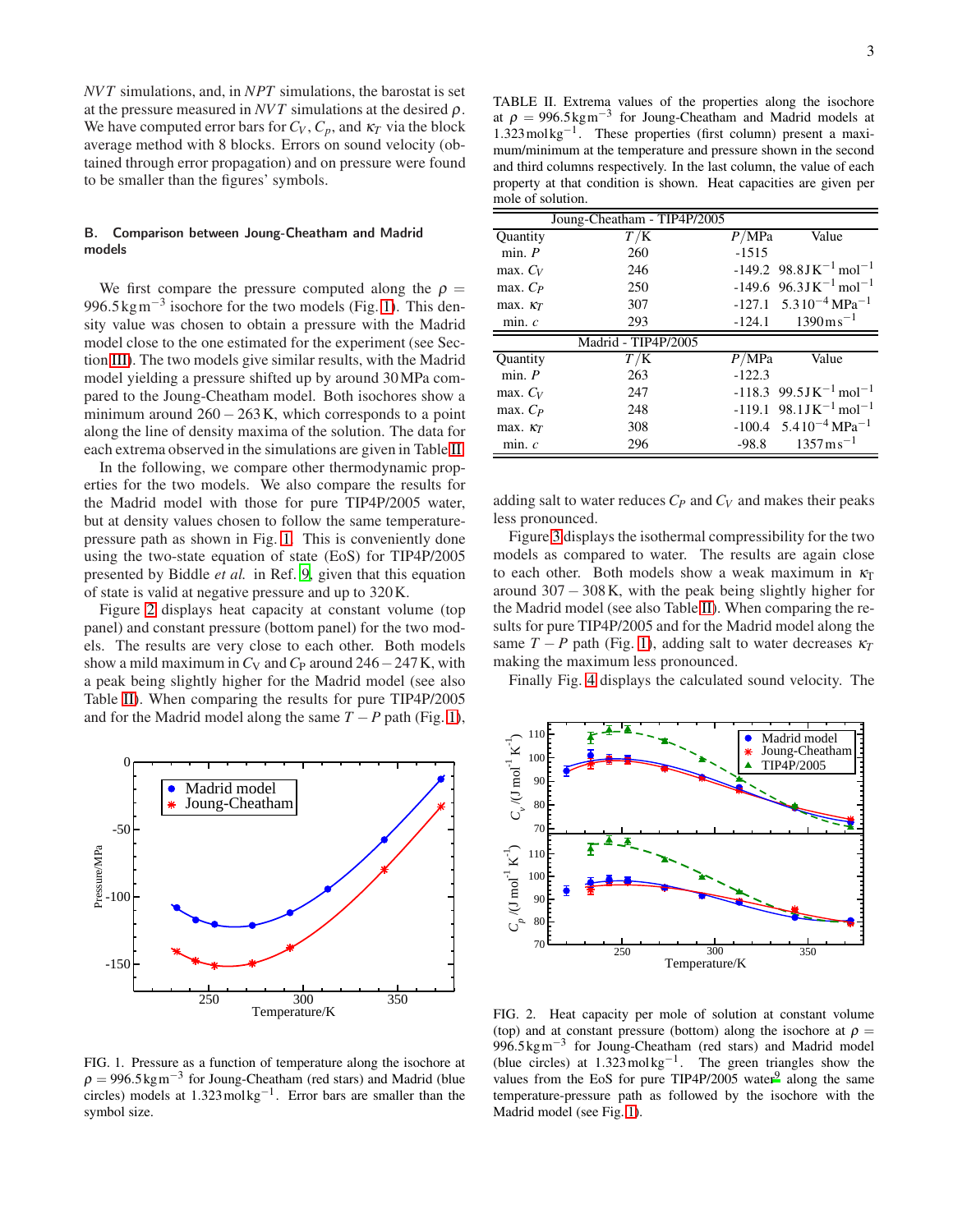

<span id="page-3-1"></span>FIG. 3. Isothermal compressibility along the isochore at  $\rho =$ 996.5 kgm<sup>-3</sup> for Joung-Cheatham (red stars) and Madrid model (blue circles) at  $1.323 \text{ mol kg}^{-1}$ . The green triangles show the values f[r](#page-9-33)om the EoS for pure TIP4P/2005 water $9$  along the same temperature-pressure path as followed by the isochore with the Madrid model (see Fig. [1\)](#page-2-0).

two models for salty water give similar results, both with a minimum in *c* around 293 − 296K (see Table [II\)](#page-2-1). The sound velocity is shifted to higher values in the case of the Joung-Cheatham model. When comparing the results for pure TIP4P/2005 and for the Madrid model along the same  $T - P$ path (Fig. [1\)](#page-2-0), adding salt to water makes the sound velocity minimum shallower.

From this analysis we conclude that the two NaCl models yield qualitatively identical and quantitatively close results. The most noticeable difference is the magnitude of the pressure reached along the studied isochore. For the remainder of the article, we will present only results obtained with the Madrid model.

## <span id="page-3-0"></span>III. EXPERIMENTAL RESULTS

#### A. Experimental details

The sample is a natural quartz fragment from the Mont Blanc massif in the French Alps. We have selected a FI containing salt and able to reach a large negative pressure. This particular FI has already been studied, but only above  $100 °C$ , in Ref. [40](#page-9-34) (sample FI4), which presented a method for using Brillouin spectroscopy as a paleothermometer. Here we have extended the measurements to lower temperatures and more negative pressure, to study the effect of salt on the water anomalies. The sample was cut perpendicular to the c-axis and polished on both sides, resulting in a  $200 \mu m$  thick slab. The experimental setup was the same as in Refs. [22,](#page-9-15) [24](#page-9-17), and [40](#page-9-34). In brief, the sample temperature is controlled within 0.1 °C with a Linkam THMS600 microscope stage. Starting from a state where a bubble is present (biphasic FI), heating the fluid inclusion makes the bubble shrink until the bubble disappears at the homogenization temperature *T*h. Cooling down the monopha-



<span id="page-3-2"></span>FIG. 4. Sound velocity computed along the isochore at  $\rho =$ 996.5 kgm<sup>-3</sup> for Joung-Cheatham (red stars) and Madrid Model (blue circles) at  $1.323 \text{ mol kg}^{-1}$ . The green triangles show the values from the EoS for pure TIP4P/2005 water $9$  along the same temperature-pressure path as followed by the isochore with the Madrid model (see Fig. [1\)](#page-2-0). Error bars are smaller than the symbol size.

sic fluid inclusion brings it to negative pressure until the sample cavitates and a new bubble appears. Around 100mW of a monomode 532 nm laser (Verdi Coherent V6) are focused to a  $1 \mu$ m spot in the inclusion studied, using a Mitutoyo Plan Apo x100 long-working distance objective. The backscattered light is collected through the same objective and routed to a tandem Fabry-Pérot Brillouin spectrometer (JRS Scientific, TFP-1) with entrance and exit pinholes 300 and  $450 \,\mu$ m, respectively. The spectra are recorded to reach around 300 counts at the Brillouin peak.

This natural sample contains unknown solutes. Sodium chlorine being the most abundant salt found in inclusions, we take as a proxy for the natural solution a NaCl solution. We have estimated its molality from Raman (1.25  $\pm$ 0.05 mol kg<sup>-1</sup>[\)](#page-9-34) and from Brillouin  $(1.20 \pm 0.03 \,\text{mol} \,\text{kg}^{-1})^{40}$ . Using the latter value, and the measured homogenization temperature  $T_h$ , we deduce the density at  $T_h$ ,  $\rho_0 = 987.3 \text{kg m}^{-3}$ . We account for changes in density with temperature (see Appendix [A](#page-8-0) for details). Then, using the corresponding refractive index and a viscoelastic analysis of the Brillouin spectra (see Appendix [A](#page-8-0) for details), we obtain the sound velocity.



FIG. 5. Natural sample of fluid inclusion in quartz containing a solution equivalent to 1.20mol kg−<sup>1</sup> NaCl molality.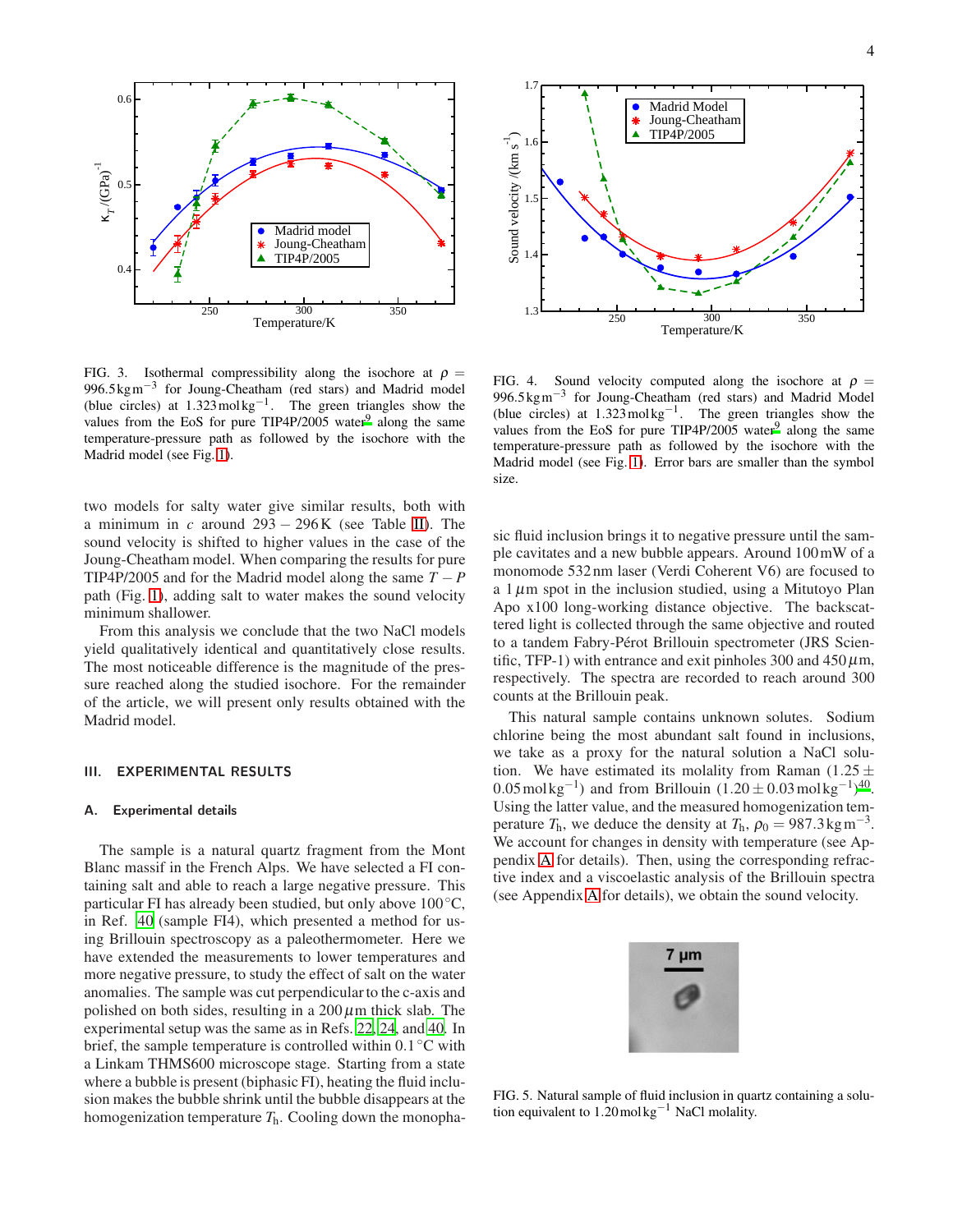#### <span id="page-4-2"></span>B. Comparison between pure and salty water

We now present the results obtained with the natural salty sample and compare them with those previously obtained with a synthetic pure water sample<sup>[24](#page-9-17)</sup>.

Figure [6](#page-4-0) displays the pressure reached along the experimental path. Rather than a perfect isochore, because of thermal expansion and elasticity of the quartz matrix, the experiment follows a quasi-isochore, with a typical density variation of a fraction of a percent. In the case of the salty sample, the pressure along the quasi-isochore can only be estimated, as it involves the extrapolation of an equation of state for NaCl solutions at positive pressure (AlGhafri *et al.*[41](#page-9-35), see Appendix [A](#page-8-0) for details). The pressure values for the salty sample should therefore be taken with caution. In contrast, in the case of the pure water sample, the pressure is calculated using the experimental equation of state at negative pressure obtained in Ref. [24](#page-9-17) by thermodynamic integration of a set of speed of sound data at various temperatures and densities. The pressure is therefore more reliable in the pure water case. For the present study, we have taken the data from one of the samples studied in Ref. [24,](#page-9-17) which we selected because its pressuretemperature path was the closest to the one estimated for the present salty sample. This allows a more direct comparison between pure and salty water.

Figure [7](#page-4-1) displays the sound velocity obtained from Brillouin measurements on the pure and the salty samples. When a bubble is present in the fluid inclusion, it is at the liquidvapor equilibrium. The sound velocity measured under this condition (shown with empty symbols) is in excellent agreement with the values expected from standard measurements for pure and salty water. In the case of the salty samples, Brillouin measurements even provide sound velocity data beyond the previously available limits: they agree with the extrapo-



<span id="page-4-0"></span>FIG. 6. Pressure as a function of temperature in the pure (blue circles) and salty  $(1.2 \text{ mol kg}^{-1} \text{ NaCl}$  molality, red squares) samples. The pressure for the pure water sample is obtained from the experimental EoS at negative pressure (Holten *et al.*[24](#page-9-17)). The pressure for the salty water sample is calculated from the extrapolation of an EoS measured at positive pressure (AlGhafri *et al.*[41](#page-9-35)).

lation of the literature data (dotted red curves). The sound velocity at liquid-vapor equilibrium increases with salt concentration.

Turning to the comparison between the quasi-isochores for the pure and salty samples, at high temperature they also run parallel to each other, with a  $75 \text{ m s}^{-1}$  shift. Below 300 K, the pure water data level out before showing a clear minimum at 283K. The salty water data keeps decreasing when temperature decreases until 268K, below which one notices a slight increase at the two lowest temperatures. Unfortunately, this increase is comparable to the data scatter, which does not allow us to reach a clear conclusion about the existence of a sound velocity minimum in the case of the salty sample. If the apparent minimum for the salty sample is real, it is located around 15K below that for the pure water data.

It turns out that the sound velocity for the two samples becomes equal at the lowest temperature. This means however a stark difference in their behavior: upon cooling, the sound velocity of the pure water sample eventually exceeds the value at liquid-vapor equilibrium, indicating a non-monotonic density dependence of the sound velocity (see Ref. [22,](#page-9-15) in particular Fig. 4, and Ref. [24](#page-9-17), in particular Fig. 1). In contrast, the sound velocity for the salty sample always remain below the liquidvapor equilibrium values in the temperature range studied.



<span id="page-4-1"></span>FIG. 7. Sound velocity as a function of temperature for pure (blue circles) and salty  $(1.2 \text{ mol kg}^{-1} \text{ NaCl}$  molality, red squares) samples. Empty symbols stand for data at the liquid-vapor equilibrium, whereas filled symbols stand for data along the quasi-isochore. Error bars (not shown for clarity) are  $6 \text{ ms}^{-1}$  (one standard deviation). The blue curve shows the expected sound velocity along the liquidvapor equilibrium, calculated from the IAPWS  $EoS<sup>42</sup>$  $EoS<sup>42</sup>$  $EoS<sup>42</sup>$ . The solid red curve shows the sound velocity measured at ambient pressure for a 1.2mol kg<sup>-1</sup> NaCl molality solution in water<sup>[43](#page-9-37)</sup>; the dashed red lines are extrapolations of these measurements beyond the temperature range in which they were taken.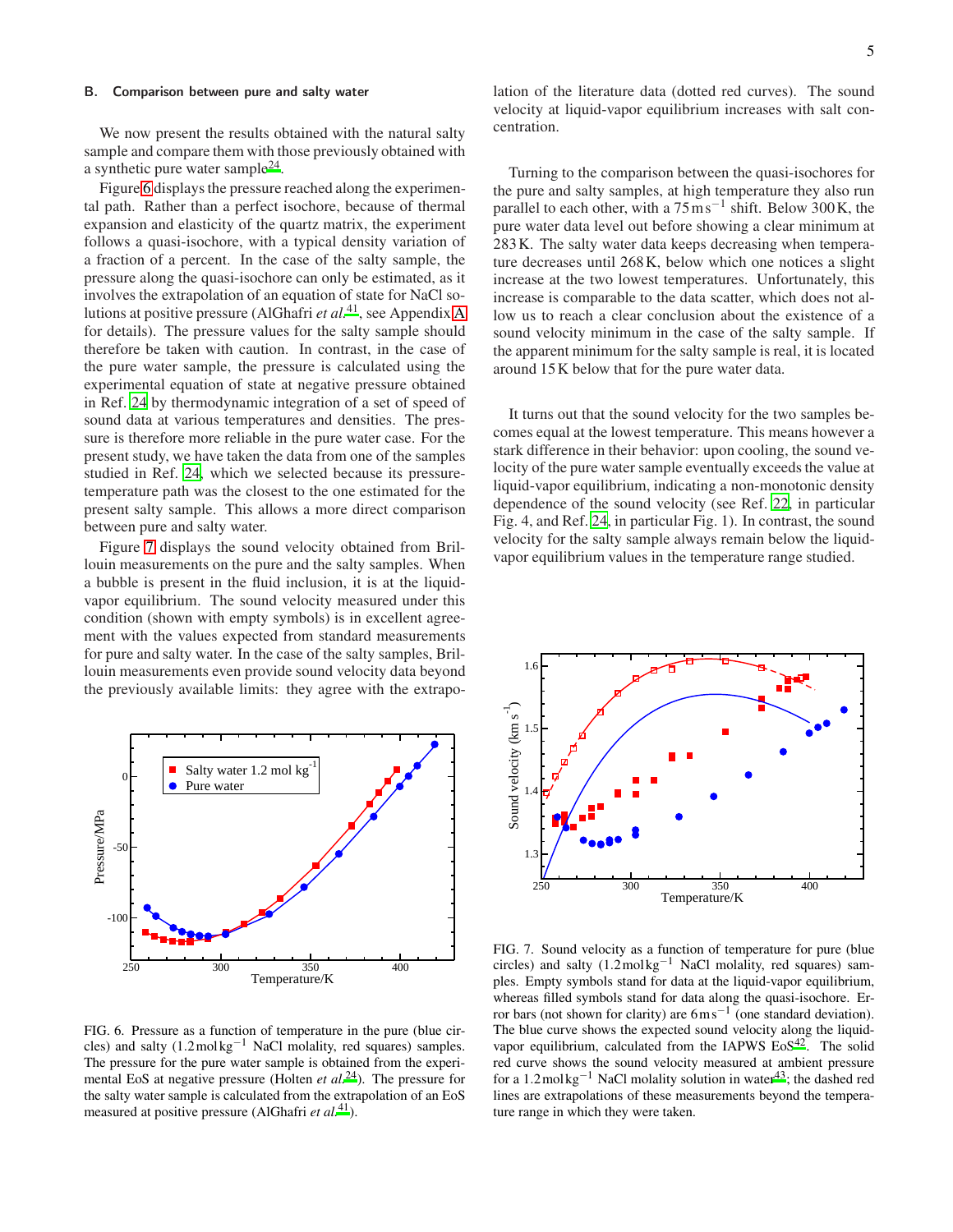# <span id="page-5-0"></span>IV. DISCUSSION

#### A. Comparison between experiments and simulations: quasi-isochores vs. isochores

Experiments on fluid inclusions are performed following a quasi-isochore, whereas simulations are typically performed along a true isochore (see for instance Fig. [4\)](#page-3-2). This may affect the location and even the existence of extrema in thermodynamic quantities. In the case of experiments with pure water, this was carefully taken into account using quartz properti[e](#page-9-15)s and an iterative procedure<sup>2[2,24](#page-9-17)</sup>. As samples were studied along different quasi-isochores, interpolation and thermodynamic integration allowed to construct an experimental equation of state. Using this EoS, it was shown that the minimum in sound velocity vs. temperature observed along quasiisochores remains present along true isochores.

In the case of salty water, our experiments suggest the existence of a *c* minimum along the quasi-isochore (Fig. [7\)](#page-4-1), although it is to shallow to be firmly established at present (see Section III.B). The question arises if the difficulty to conclude about the existence of a minimum might be due to the thermodynamic path. One possibility could be that a stronger minimum exists along an isochore, and becomes smeared out along the quasi-isochore which is actually measured. Unfortunately, data measured along only one quasi-isochore are not sufficient to construct an experimental EoS with enough accuracy and to give the sound velocity along a true isochore, as was done for pure water. Still, the above possibility can be tested with simulations. We repeated the simulations with TIP4P/2005 for water and Madrid model for NaCl at 1.323 mol $\text{kg}^{-1}$ , along the  $\rho = 996.5 \text{kg m}^{-3}$  isochore and a quasi-isochore, corresponding to the experimental values for the densities. The experimental densities were calculated taking into account thermal expansion and elasticity of quartz as



<span id="page-5-1"></span>FIG. 8. Pressure as a function of temperature along the isochore at  $\rho = 996.5 \text{kg m}^{-3}$  (blue circles) and the quasi-isochore (purple diamonds) for Madrid Model at  $1.323$  mol $\text{kg}^{-1}$ . The pressure along the experimental quasi-isochore (red squares, same as Fig. [6\)](#page-4-0) is also shown for comparison.



<span id="page-5-2"></span>FIG. 9. Sound velocity along the isochore at  $\rho = 996.5 \text{kg m}^{-3}$  (blue circles) and the quasi-isochore (purple diamonds) for Madrid Model at 1.323mol kg−<sup>1</sup> .

explained in Appendix [A;](#page-8-0) this results in a maximum density change from 995.6 kg m<sup>-3</sup> at 236 K to 987.1 kg m<sup>-3</sup> at 399 K. Fig. [8](#page-5-1) shows that the pressure along the experimental and simulated quasi-isochores are in good agreement. Fig. [9](#page-5-2) shows the comparison between sound velocity simulated along the isochore and the quasi-isochore. The changes are small but systematic. They make the sound velocity minimum slightly less pronounced along the quasi-isochoric path than along the isochoric path, but near the minimum the differences are very small.

In the case of experiment, we conclude that it is unlikely that measuring along a true isochore (if this were possible) rather than along a quasi-isochore would qualitatively change our results. Fig. [10](#page-5-3) shows the comparison of the sound velocity between experiments and simulations. The rather close



<span id="page-5-3"></span>FIG. 10. Sound velocity along the binodal (empty symbols) and the quasi-isochore (filled symbols) for Madrid model at  $1.323 \text{ mol kg}^{-1}$ (purple diamonds) and experiments  $(1.2 \text{ mol kg}^{-1} \text{ NaCl}$  molality, red squares).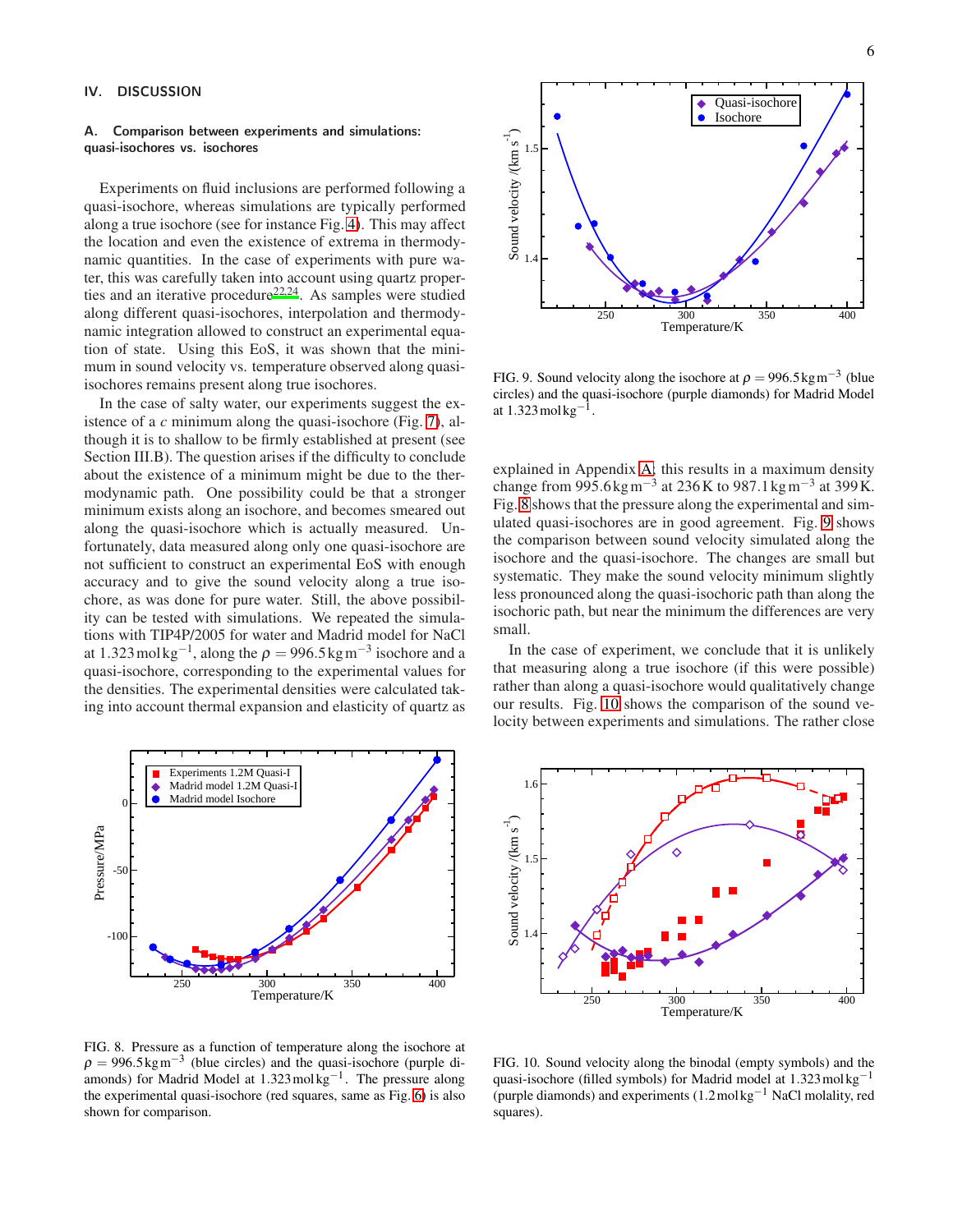agreement along the quasi-isochore suggests that a minimum could exist in experiments, although, as noted in Section [III,](#page-3-0) the scatter of experimental data does not allow to reach a clear conclusion. To decide about the existence or absence of a minimum in experiments, a critical step forward would be to acquire more data at lower temperature. In fact, the sample remains in the fluid state at lower temperature, as confirmed with Raman spectroscopy for instance. Unfortunately, we were not able take sound velocity data below 258.15K because sound attenuation then becomes too strong and we loose the Brillouin signal.

# <span id="page-6-1"></span>B. Origin of the minima in sound velocity for pure water: LLCP vs. spinodal

A major question in the context of the debate about the origin of water's anomalies is the origin of the minima in sound velocity. In the case of pure water, such minima have been ob-served both in experiments and simulations<sup>[22](#page-9-15)[,24](#page-9-17)</sup>. In Ref. [24,](#page-9-17) several first-principle, thermodynamic relations were derived, and their consequences on the different lines of anomalies were studied. In particular, it was shown that, if a LLCP exists, a line of sound velocity minima along isobars (Lm*c*|*P*) must emanate from this critical point. This makes the existence of a  $Lmc$ <sup> $p$ </sup> a necessary (but not sufficient) condition for the second critical point scenario<sup>[3](#page-9-2)</sup> to be valid. If a LLCP exists in pure water, it will be preserved by the addition of a solute. However, the critical behaviour differs<sup>[44](#page-9-38)</sup>: the osmotic susceptibility, not the isothermal compressibility, diverges at the LLCP, from which a line of osmotic susceptibility maxima emerges. Still, for sufficiently low concentrations, a line of isothermal compressibility maxima will be preserved; the smaller the solute concentration, the closer the lines of isothermal compressibility and osmotic susceptibility maxima. We thus expect that the existence of a LLCP in pure water would still cause a line of sound velocity minima in salty water, with minima that would become less and less pronounced with the increase of salt concentration. This is consistent with what is observed in our simulations (see Section [II B\)](#page-2-3).

However, Altabet *et al.*<sup>[45](#page-9-39)</sup> recently investigated another possible source of sound velocity minima along isochores: the case of a liquid-vapor spinodal exhibiting a maximum in its density vs. temperature. These authors showed that "a maximum spinodal density in water results in a locus of maximum compressibility and a minimum speed of sound that are independent from any influence of a LLCP ". They reproduced our previous results for the sound velocity minima along two isochores obtained with  $TIP4P/2005^{22}$  $TIP4P/2005^{22}$  $TIP4P/2005^{22}$ , and obtained more minima for isochores at lower densities. They argued that "the  $\kappa_T^{\text{max}}$  [line of  $\kappa_T$  maxima along isochores] is not the negative pressure extension of a line emanating from higher pressure. Instead, it is due to the peculiar behavior of water's spinodal in its  $T - \rho$  phase diagram and originates at negative pressure."

A question thus arises about the relevance of our observations to the debate about the existence of a LLCP. In the case of pure water, the answer to this subtle question can be found by looking at the lines of extrema for TIP4P/2005, which can





 $-400$ 

 $-200$ 

Pressure/MPa

200

0

LLT

<span id="page-6-0"></span>FIG. 11. Remarkable lines in the phase diagram of TIP4P/2005. The black curve shows the LLT, terminated at the LLCP (black dot), and the red curve the spinodal. Lines of maxima and minima along isobars  $(|P|)$  are shown with solid and dashed curves, respectively, for density (brown), <sup>κ</sup>*<sup>T</sup>* (green), and *c* (purple). Lines of maxima and minima along isochores ( $|\rho$ ) are shown with solid and dashed curves, respectively, for  $\kappa_T$  (orange), and  $c$  (blue). The bottom panel shows a close-up around the TMD turning point.

be plotted to their full extent in Fig. [11](#page-6-0) thanks to the available parameterization of the simulation data with a two-state model<sup>[9](#page-9-33)</sup>. As explained in details in the Supporting Information of Ref. [24,](#page-9-17) there are thermodynamic requirements. For a quantity *X*, let us call Lm*X*|*Y* and LM*X*|*Y* the loci of *X* minima and maxima along a constant *Y* path. A Lm*c*|*P* must emanate from the LLCP. Let us call M the point at which the temperature of maximum density (TMD) reaches its maximum. At M, an extremum in sound velocity along isobars must be reached. If this extremum is a minimum, the Lm*c*|*P* extends from the LLCP to temperatures above the TMD maximum. If, instead, the extremum at M is a sound velocity maximum, then the  $Lmc|P$  will stop at a temperature lower than that of M, and will merge with a LM*c*|*P*. TIP4P/2005 is a borderline case, with the Lm*c*|*P* connecting with the LM*c*|*P* nearly exactly at M. Coming back to the argument by Altabet *et al.*, we see in Fig. [11](#page-6-0) that they plotted in their Fig. 4 only the high temperature part of the  $LM\kappa_T|\rho$ . Upon cooling, it becomes a line of minima in  $\kappa_T$  along isochores,  $\text{Lm}\kappa_T|\rho$ , and upon further cooling, once again a  $LM\kappa_T|\rho$ . The low temperature  $LM\kappa_T|\rho$ eventually tracks the low temperature part of the  $Lmc|\rho$ , the two lines passing to the left of the LLCP, as they should<sup>[24](#page-9-17)</sup>. At low temperature,  $LM\kappa_T|\rho$  and  $Lmc|\rho$  become nearly parallel to  $LM\kappa_T|P$  and  $Lmc|P$ , respectively, the two latter lines terminating at the LLCP. We see that, if at high temperature  $LM\kappa_T|\rho$  and  $Lmc|\rho$  are indeed caused by the spinodal, at low temperature they are caused by the LLCP.

The key to recognize the possible cause for these anomalies is to scrutinize their location relative to the TMD. To the right of (i.e. at temperatures above) the TMD they are influenced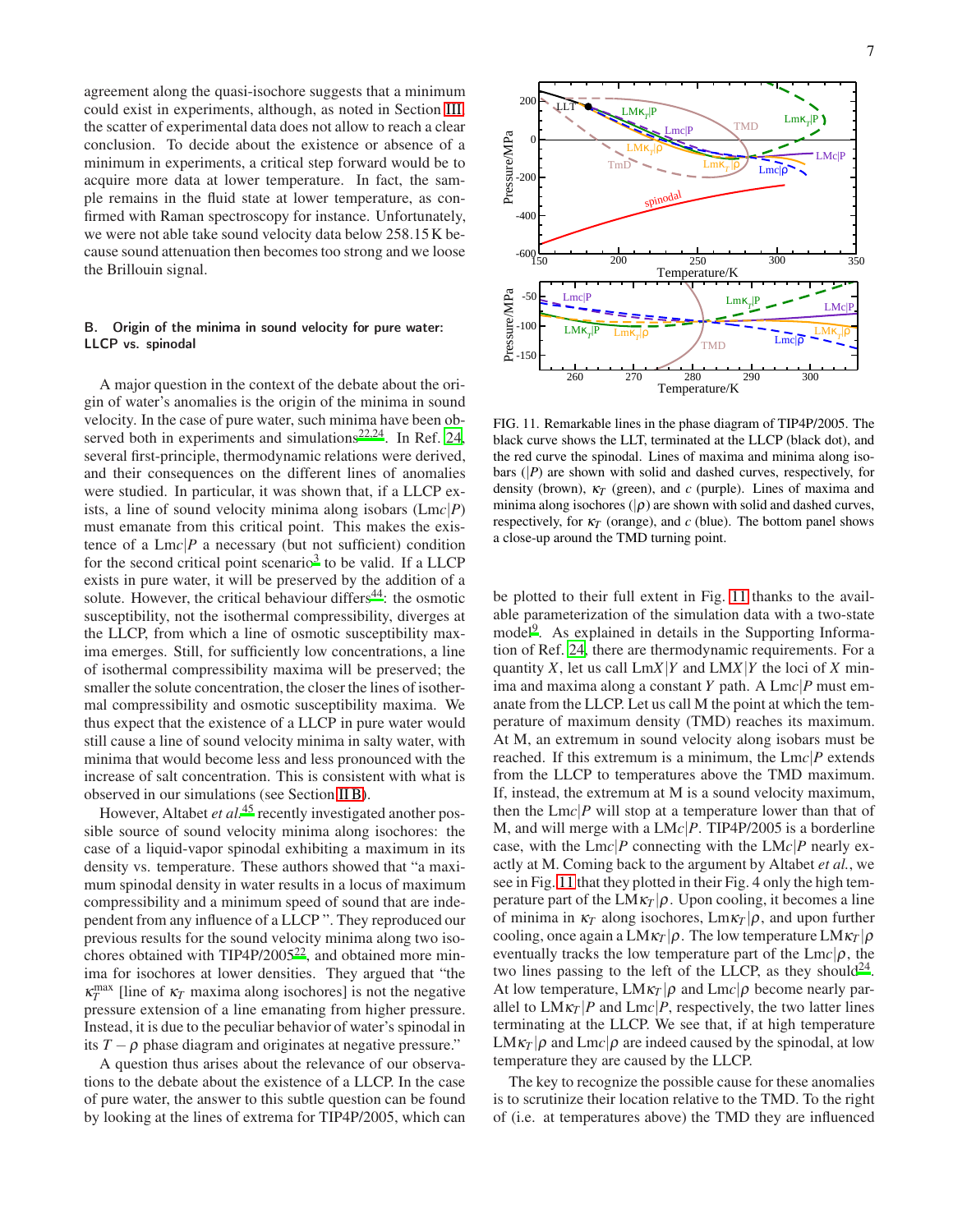by the spinodal, whereas to the left of (i.e. at temperatures below) the TMD they are related to the LLCP. Altabet *et al.* are right about the spinodal origin of the minimum sound velocity along the 933.2 kg m<sup>-3</sup> isochore for TIP4P/2005 water, as it lies to the right of the corresponding TMD. In our previous wor[k](#page-9-15)<sup>22</sup>, we simulated this particular isochore to match the experimental density, but we were not aware of the issue at that time. However, the experimental equation of state deduced from our measurements puts the observed minima in sound velocity along isochores (for 6 samples at different densities, including 933.2 kg m<sup>-3</sup>) to the left of the TMD. This also explains why corresponding sound velocity minima along isobars are observed in the experimental EoS (see Fig. 2 of Ref. [24\)](#page-9-17), which would not be the case if they were located to the right of the TMD. The experimental findings for pure water thus realize the necessary (but not sufficient) condition for a LLCP to exist in real water.

# C. Other force-fields

Now that, thanks to Altabet *et al.*, we have realized the importance of the TMD location, we can wonder if we would have been able to provide a better comparison between experiments and simulations. For TIP4P/2005, we selected the same density values for the simulation as in the experiment, which yielded a good agreement for the sound velocity<sup>[22](#page-9-15)</sup>, but the resulting *c* minima along isochores lied to the right of the TMD. Simulating TIP4P/2005 isochores at a sufficiently higher density would place the sound velocity minimum to the left of the TMD, but the agreement with experimental values for sound velocity and pressure would decrease. This issue arises from the fact that, for TIP4P/2005, the TMD changes slope around  $-80$ MPa and  $\rho \simeq 955$  kg m<sup>-3</sup>, whereas in experiments<sup>[24](#page-9-17)</sup>, the TMD keeps a negative slope to more negative pressures (at least −137MPa), and a sound velocity minimum is observed



<span id="page-7-0"></span>FIG. 12. TMD lines computed for different models presented in Ref. [46](#page-9-40). Brown symbols represent the experimental measurements for pure water at negative (circles<sup>[24](#page-9-17)</sup>) and positive (triangles<sup>[14](#page-9-8)</sup>) pressures. The blue dashed curve shows the location of experimental *c* minima along isochores<sup>[24](#page-9-17)</sup>.

only for  $\rho < 951 \text{kg m}^{-3}$ . Therefore, we may consider using another force-field to make the comparison more meaningful. In a recent work, Singraber and Dellago have compiled the available TMD lines and added two new ones based on ab ini-tio trained high-dimensional neural network potentials<sup>[46](#page-9-40)</sup>. We compare them to the experimental location of the  $Lmc|\rho$  and Lmc|*P* in Fig. [12.](#page-7-0) The experimental lines lie in an appropriate position relative to the simulated TMDs only for TIP4P/2005 and BLYP-D3. However, the TMD for BLYP-D3 is not satisfactory as it does not reach positive pressure. Therefore TIP4P/2005 is the best possible choice among the potentials compared in Fig. [12.](#page-7-0)

# D. Origin of the minima in sound velocity for salty water, and perspective for future experiments

Let us now come back to the case of salty water. For simulations with TIP4P/2005 for water and the Madrid model for salt, we chose a density which gives a pressure close to the experimental one (Fig. [8\)](#page-5-1). The sound velocity along this isochore shows a clear minimum (Fig. [4\)](#page-3-2). In the light of the work by Altabet *et al.*, we now need to discuss the location of the *c* minimum with respect to the TMD. We have computed the TMD from several NVT simulations at the same NaCl concentration. The result is displayed in Fig. [13.](#page-7-1) As for pure TIP4P/2005, the minimum in sound velocity along the simulated isochore lies to the right of the TMD, and is therefore due to the spinodal.

What can we say about the experimental case? First, the existence of the *c* minimum needs to be confirmed (see Section [III B\)](#page-4-2). Still, assuming it exists, would it be due to the spinodal? As shown for pure water in Section [IV B,](#page-6-1) the *c* minima in simulations and experiments along the same isochores might not have the same origin, because they can be located on opposite sides of the corresponding TMD. Therefore, the



<span id="page-7-1"></span>FIG. 13. TMD computed for pure water<sup>[9](#page-9-33)</sup> (solid green curve) and Madrid model at  $1.323 \text{ mol} \text{kg}^{-1}$  (solid blue curve). The sound velocity minima are shown with a green triangle and a blue circle, respectively, along the corresponding isochores (green and blue dashed curve, respectively).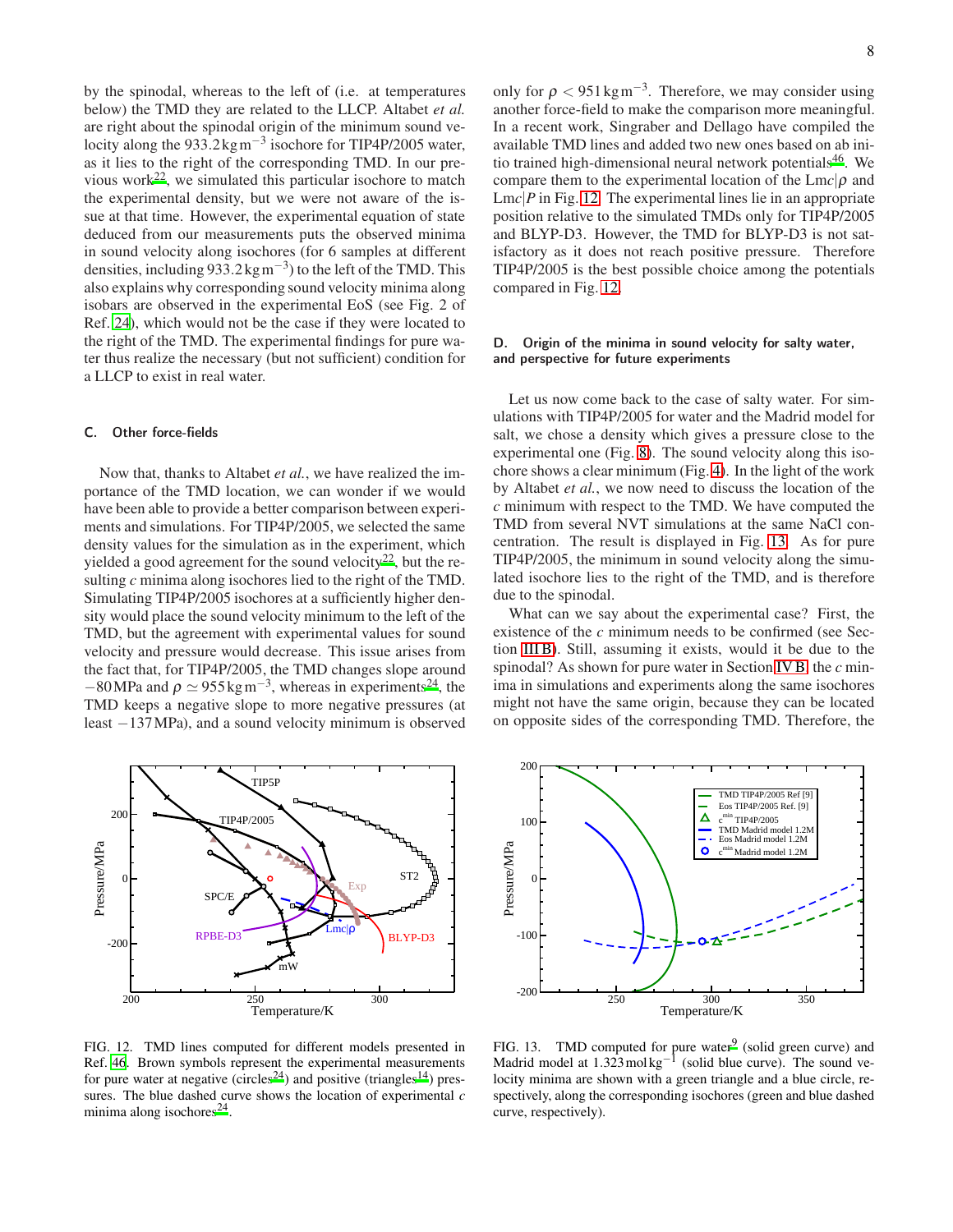knowledge of the experimental TMD for the salt concentration studied is required. Unfortunately, it cannot be obtained from the measurement in a single FI. To give a crude estimate, we resort to an extrapolation of an EoS for NaCl solutions measured at positive pressure<sup>[41](#page-9-35)</sup>: at  $-115$ MPa, the pressure estimated at the condition of the shallow *c* minimum, the extrapolation gives a TMD at 279K. The *c* minimum would thus not be due to the spinodal.

However, these extrapolations are highly uncertain. This highlights the need for more measurements. Measuring the same salty sample at lower temperatures would help in deciding about the existence of a *c* minimum; however, this is challenging because of the strong sound attenuation which makes the Brillouin peak disappear. It would be interesting to measure samples with a lower salt concentration, for which we expect a behaviour between the present salty sample and pure water, and therefore the possibility of observing a sharper minimum. For a given concentration, a more systematic study with measurements of samples at various densities, as was done for pure water $^{24}$  $^{24}$  $^{24}$ , is also desirable. This will allow determining the experimental equation of state, and, if a *c* minimum is confirmed, elucidate its location with respect to the TMD.

# V. CONCLUSION

We have measured and simulated sound velocity in a salty aqueous solution at negative pressure. For the chosen conditions, the simulations display a minimum in sound velocity vs. temperature along an isochore. In the experimental case, data suggests the existence of a minimum, although it cannot be ascertain at present in view of the data scatter. The respective location of sound velocity minima and line of density maxima in the studied solutions tells us if the minima are due to the spinodal or not. Further experimental work is needed, using for each salt concentration several samples at various densities, to determine the corresponding line of density maxima at negative pressure and look for sound velocity minima. There is also room for improving force fields for pure water, in order to correctly reproduce the experimental line of density maxima from positive to negative pressure.

#### ACKNOWLEDGMENTS

We thank Mikhail A. Anisimov for helpful discussions on critical phenomena in solutions, and Christoph Dellago and Andreas Singraber for providing the data used to plot Fig. [12.](#page-7-0) C.S.P.T. and F.C. acknowledge funding by the European Research Council under the European Community's FP7 Grant Agreement 240113. CV acknowledges fundings from the Spanish Ministry of Education FIS2016-78847. AZ was funded by CONACYT (PhD fellowship) and MAG by the Spanish Ministry of Education (Juan de la Cierva fellowship).

# <span id="page-8-0"></span>Appendix A: Obtaining sound velocity from the Brillouin spectra

The refractive index is needed to obtain the sound velocity from the Brillouin shift. We calculate the refractive index *n* as follows. We assume the validity of the Gladstone-Dale rela $t$  tion,  $n(T, m) = 1 + K(m)\rho(T, m)$  where  $\rho(T, m)$  is the density at temperature *T* and molality *m*. We calculate the constant  $K(m = 1.20)$  using interpolated values at 20<sup>°</sup>C for the density and refractive index (at 589 nm)<sup>[47](#page-9-41)</sup>. To compute  $n(T, m = 1.20)$ at various temperatures, we use the correlation of density measurements for NaCl solutions in the range 25 to 200  $°C$ , 0 to 6mol⋅kg<sup>-1</sup>, and 0.1 to 68.5MPa<sup>[41](#page-9-35)</sup>. For simplicity we took  $P = 0.1$  MPa when a bubble was present in the inclusion. Note that we used the refractive index tabulated at 589 nm, whereas the experiment is carried out at 532 nm. In our experiments, this difference was not significant as we checked by measuring Brillouin spectra as a function of temperature and molality for NaCl solutions contained in capillaries (Fig. 4b of Ref. [40\)](#page-9-34). As the exact solute present in the natural sample is unknown, we did not attempt to repeat the procedure at the correct wavelength. In future work, when synthetic samples containing only NaCl and water will be used, a more accurate analysis would be in order.

The Brillouin spectra are analyzed with the viscoelastic model, convoluted with the instrumental response function (see Ref. [22](#page-9-15) for details). All fits are excellent with a typical reduced  $\chi^2$  around 1 (at most 1.7). We use a constant sound velocity at infinite frequency  $c_{\infty} = 3000 \,\text{m}\,\text{s}^{-1}$ , as was done for pure water. The analysis yields the sound velocity at zero frequency  $c_0$ . All results for  $c_0$  are then multiplied by a common correction factor 1.01029. The correction factor was determined from the ratio between the expected value for pure water<sup>[42](#page-9-36)</sup> and the raw  $c_0$  obtained for pure water in a capillary. This includes possible biases in the scan amplitude and in the definition of the collection angle. No significant variation of the correction factor was observed between 20 and 60 ◦C, therefore the average ratio was used as a constant correction factor. In the regime of the experiment,  $(c_0/c_{\infty})^4 (2\pi \Delta f_B \tau)^2 \ll 1$ , where  $\Delta f_B$  is the Brillouin frequency shift and  $\tau$  the viscoelastic relaxation time), the correction for  $c_0$  simply amounts to multiplying all raw results for  $c_0$  by a constant factor 1.01029.

For the monophasic inclusions, a first analysis is carried out assuming the density remains constant, equal to  $\rho_0 =$ 987.3 kgm<sup> $-3$ </sup> determined from the homegenization temperature *T*h. According to the Gladstone-Dale relation, the refractive index is also constant. Then two corrections are needed to account for the change in volume of the inclusion. The first arises from the thermal expansion of quartz, the second from its elasticity. A rough estimate of the pressure is obtained by extrapolating to negative pressure the correlation from Al-Ghafri *et al[.](#page-9-35)*<sup>41</sup> The correlation was developed for pressures in the range 0.1 to 68.5MPa, but it is well behaved to large negative pressures. At each temperature, the pressure in the inclusion is estimated as the extrapolated pressure *P* at which the density would be equal to  $\rho_0$ . A new density  $\rho_{\text{new}}$  is then obtained accounting for quartz expansion and stretching, us